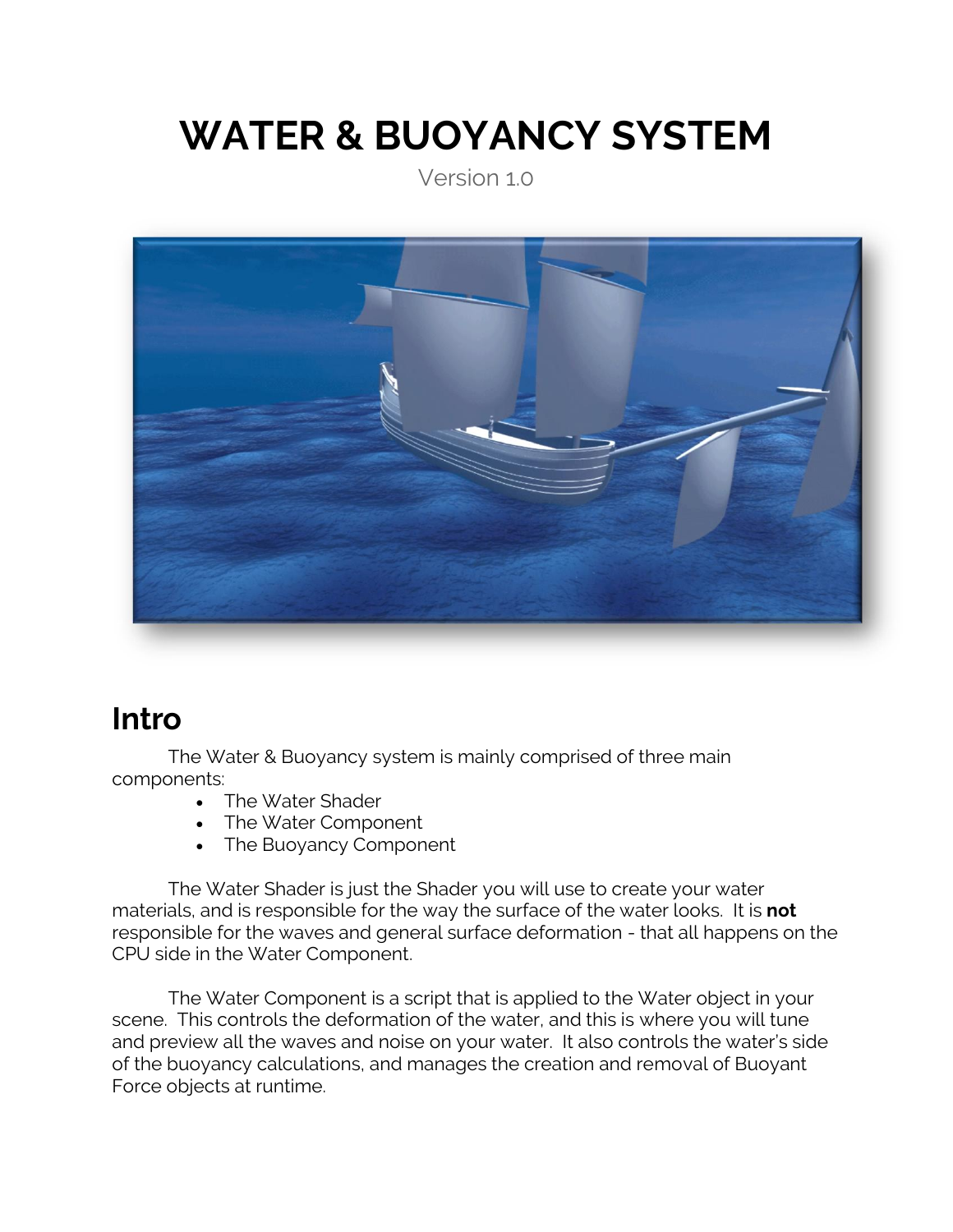Lastly the Buoyancy Component is applied to any objects that you want to float. While the Buoyant object needs to have a collider of some sort for initial collision detection, it must also have a specified Buoyancy Hull mesh as well. Much like a mesh collider, this is expected to contour the shape of the mesh, but costsavings go a long way towards making the simulation run smoothly, so I strongly advise making the Buoyancy hull as low-poly as possible.

If you're ever confused how any of these components should be set up, feel free to refer to my demo scene, and it should give you a good example as to what a reasonable setup might look like.

| $=$ WaterSystem           |  |
|---------------------------|--|
| <b>Scenes</b>             |  |
| $\overline{\bullet}$ Test |  |
|                           |  |

Without further ado, let's jump into setting up each of these components individually.

## **Water Component**

| <b>Create Empty</b>       | Ctrl+Shift+N      |                               |
|---------------------------|-------------------|-------------------------------|
| <b>Create Empty Child</b> | $Alt + Shift + N$ |                               |
| 3D Object                 | ⋟                 | Cube                          |
| 2D Object                 | $\mathcal{E}$     | Sphere                        |
| <b>Effects</b>            | $\mathcal{P}$     | Capsule                       |
| Light                     | ゝ                 | Cylinder                      |
| Audio                     | >                 | Plane<br>L,                   |
| Video                     | $\mathcal{P}$     | Quad                          |
| UI                        | >                 | Ragdoll                       |
| Camera                    |                   |                               |
| Center On Children        |                   | <b>Terrain</b><br><b>Tree</b> |
| <b>Make Parent</b>        |                   | <b>Wind Zone</b>              |
| <b>Clear Parent</b>       |                   | <b>3D Text</b>                |
| Annhe Changes To Drefsh   |                   |                               |

## Creating a Water Plane

To create a Water Plane, you can start by just using the GameObject menu to create a 3D plane. By default, the plane should be oriented facing upwards (this is good!). A few things to note here: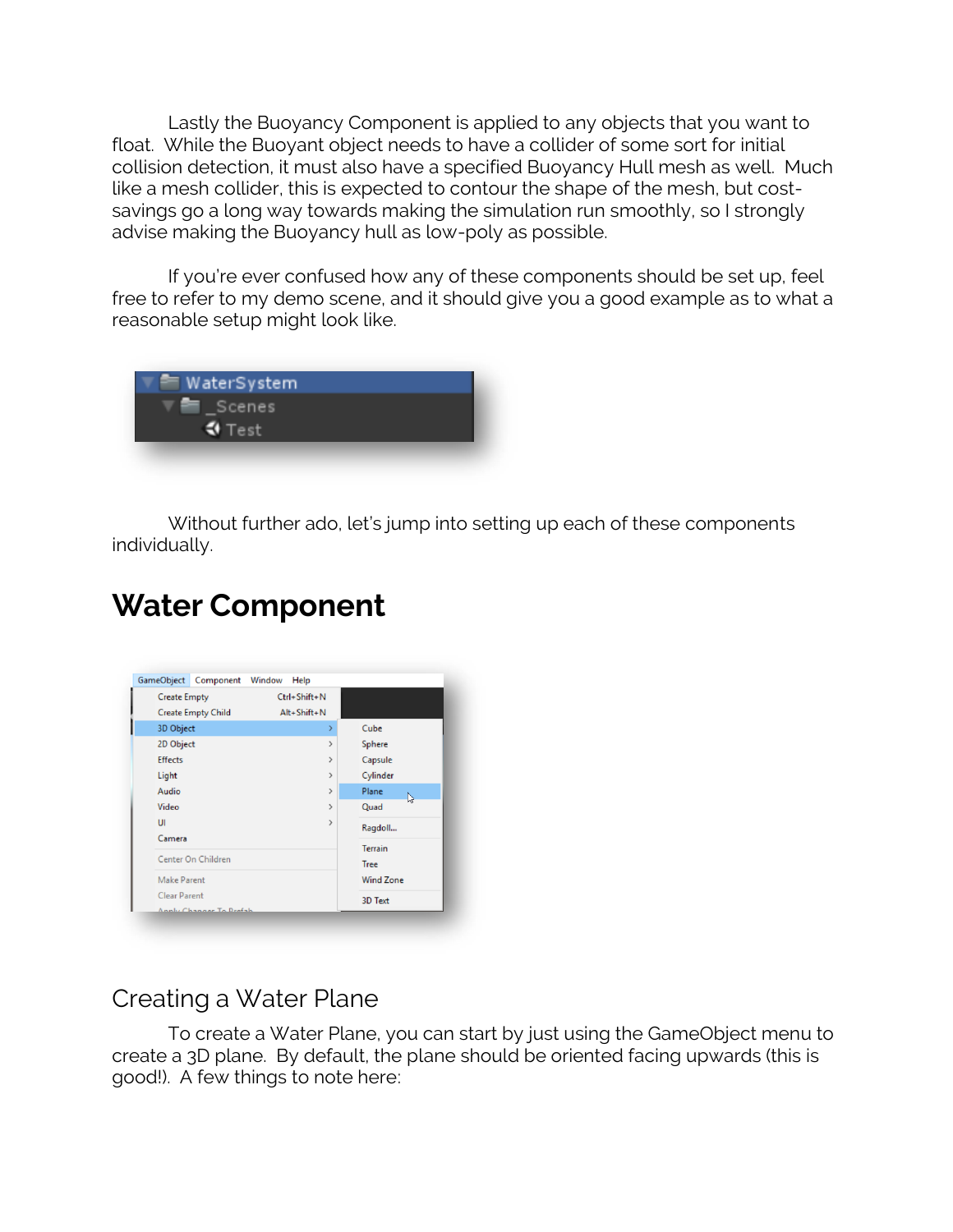- You will always want the water object's Y position to be 0. The shader will act strangely if it's any higher or lower than this.
- It's probably also best if X and Z are 0 as well.
- Don't scale the water plane in any axis. Use the Mesh resolution settings noted below to adjust the size of the water.

Once you have your plane situated at (0, 0, 0), go ahead and assign the Water component to it. You'll notice that it created a Water component as well as a Mirror Reflection component. The Mirror Reflection is necessary to have realtime reflections in-game, so the Water component creates it automatically.

## Setting Water Mesh Resolution

| Mesh Info     |     |           |
|---------------|-----|-----------|
| Subdivisions: | 100 |           |
| Scale:        | 100 | Subdivide |
|               |     |           |
|               |     |           |

The Water Component inspector features the ability to resize and re-tessellate your mesh via the inspector. Just set the Scale and Subdivisions fields on the Editor, and hit the Subdivide button. After you do this, it will delete your existing mesh and create a new one with the specified settings.

**NOTE: If you had any vertex colors or any other mesh information on your plane, it will not persist if you use the subdivide option.**

## Adjusting Water-side Physics Settings

The Physics box on the Water component script contains a few settings regarding how it handles physics for buoyant objects.

## Physics Depth

At runtime, a box collider will be generated for the water. This will span in the X and Z directions based on the dimensions of the mesh. The Y length of the box collider is determined by the Physics Depth field. When something leaves the water's collider, its buoyancy will stop being simulated, so if something sinks beyond the Physics Depth, then it will simply fall out of the simulation and continue downwards, and we won't waste any more time calculating it.

#### Simulation Quality

This is a global value that applies to all buoyant objects that float in this water. The higher the Simulation Quality, the more accurate the buoyant forces applied to that object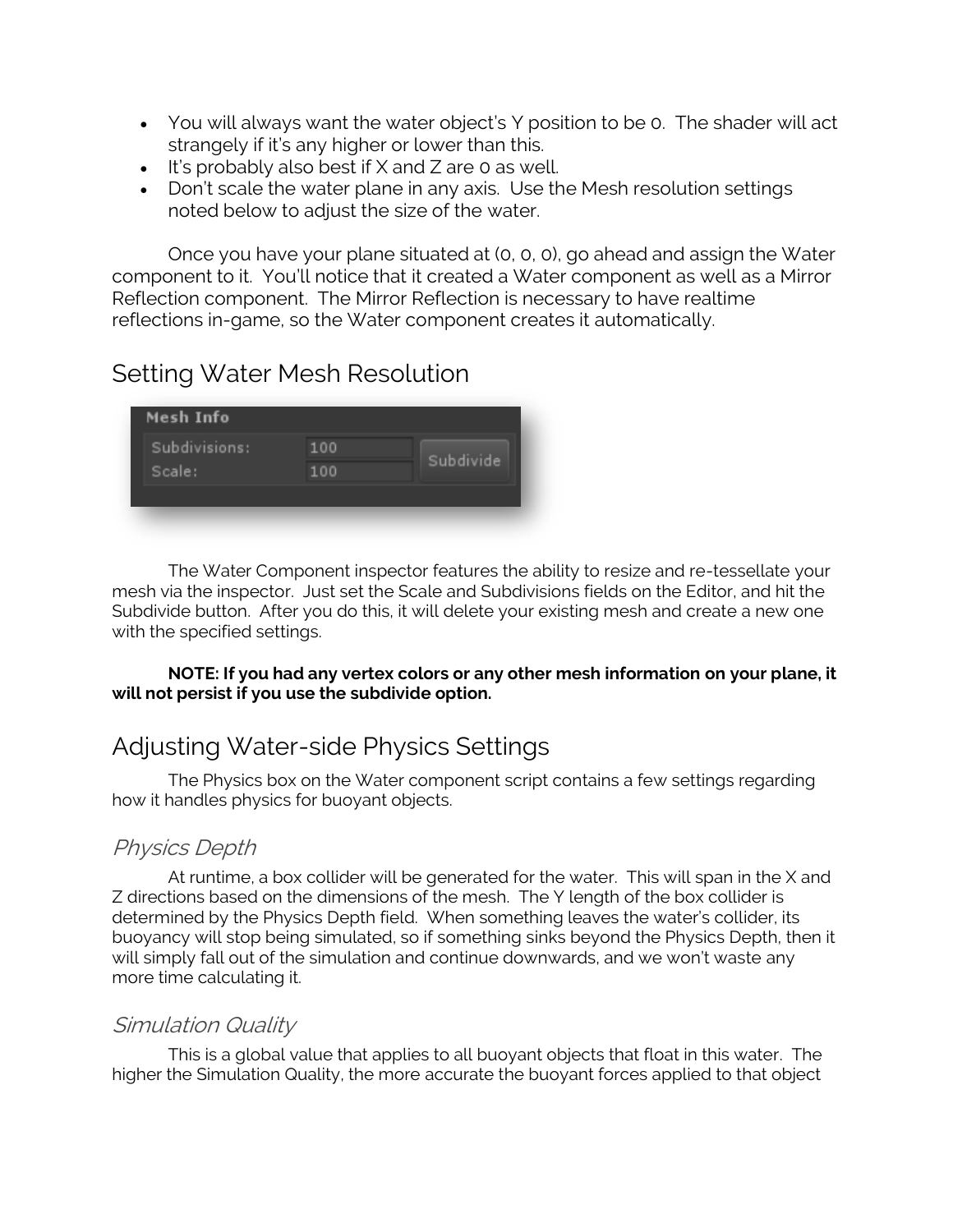will be, but the more expensive those simulations will be as well. Check out the section on Buoyant Force Planes for more details on how this works.

## Creating Waves

The Wave Editor

| <b>Waves</b>                    |          |
|---------------------------------|----------|
| Amplitude Scalar<br>Time Scalar |          |
|                                 | Add Wave |

The Wave Editor is the area on the Water Component Editor where you can add, remove, and edit your waves. If you have no waves, you will simply see two fields: Amplitude Scalar and Time Scalar. These are values that affect every Wave on your Water, so they can be used to easily adjust the look of the system after all the setup is done.

## Adding a Wave

To add a Wave, all you have to do is hit the large "Add Wave" button. Once you do, the new Wave and all its settings will appear beneath the button.

## Editing a Wave

The wave is just a set of mathematical values used to determine its shape.

- **Amplitude**  The height of the wave (in meters)
- **Wavelength**  The distance from crest to crest (in meters)
- **Speed** How quickly the wave cycles
- **Steepness**  How sharp the wave is. 1 is pointy, 0 is smooth.
- **Direction** The direction the wave travels in. Overdriving these values past a normalized vector will give you artifacting if your steepness is set to 1. (Pictured below)

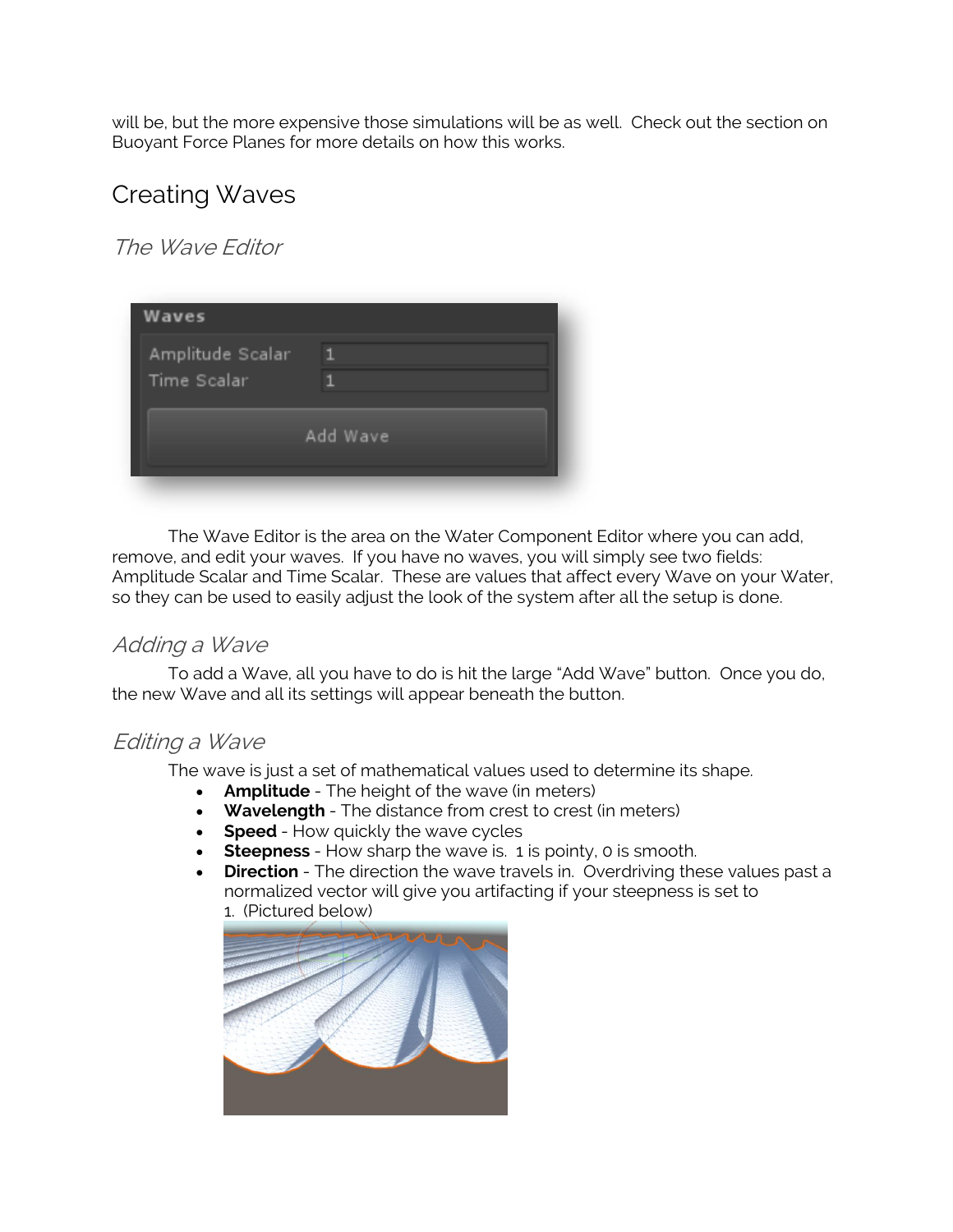## Previewing a Wave

| Wave 1     | Duplicate |
|------------|-----------|
| Preview?   |           |
| Amplitude  | 3.87      |
| Wavelength | 3.03      |
| Speed      |           |
| Steepness  | п         |
| Direction  |           |
| $X$ 0.62   | $Y$ 1.18  |

To preview your waves, just go to the top of the Water Component and hit the big Preview button. This will cause your waves (and noise) to play, even in the Editor. You can also adjust the values live to see how they change the look. You can also mark individual Waves and Noises to be previewable (or not) in their Editor. When you are done previewing, just hit the Preview button again (now it says 'Stop') to stop.

### Removing a Wave

To remove a Wave, all you have to do is click the "X" button in the top-right corner of its editor. This may throw an error in the debug window - disregard it. Everything is fine.

#### Duplicating a Wave

To duplicate a Wave, just hit the "Duplicate" button at the top of the editor for the Wave you want to duplicate. This will create a new Wave at the bottom of the list identical to the one you duplicated.

Noise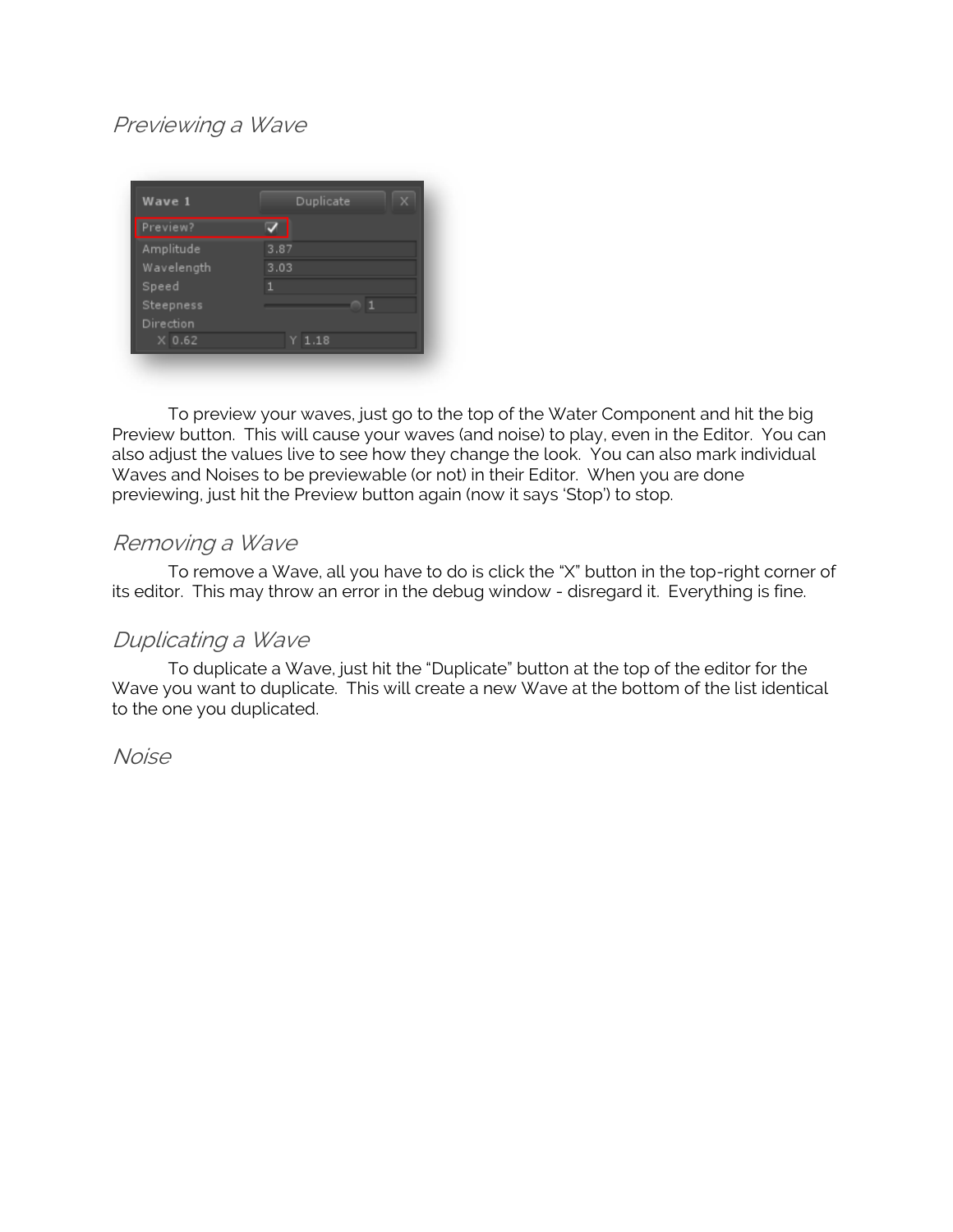|                | Add Noise      |   |
|----------------|----------------|---|
| Noise 1        |                | x |
| Preview?       |                |   |
| Offset         |                |   |
| $\times 0$     | Y <sub>0</sub> |   |
| Amplitude      |                |   |
| Scale          | ٦              |   |
| Power          | 1              |   |
| Scroll Speed   |                |   |
| X <sub>0</sub> | Ω              |   |

Noise can be created, edited, removed, and previewed just like waves, so no need to be redundant there. Noise is just simple Perlin, with some basic mathematical parameters.

- **Offset**  The initial offset for the noise. If you are using more than one, this can be used to make sure they don't start in the same place.
- **Amplitude**  The height of the noise (in meters).
- **Scale**  This is basically the "wavelength" of the noise how broad it is on a 2D plane.
- **Power**  Similar to the "steepness" variable of the wave how sharp is the falloff?
- **Scroll Speed** The X and Y speed at which the noise moves.

**NOTE:** Because of the associated computation times, normals are not calculated for noise like they are for waves. For the best possible look, I recommend keeping noise to a minimum - only use it to break the monotony in your waves.

## Mirror Reflection

First a quick note: I didn't write this script, so I can't guarantee I can debug it. This script generates realtime reflections to be passed into the Water Shader. It does have a few values that can be tweaked.

- **Disable Pixel Lights**  Whether or not lights should be disabled in the reflection. Since the reflection here is basically just tones and silhouettes, I recommend leaving this checked.
- **Texture Size** The size of the generated reflection texture. Again, we're just looking for basic tones and silhouettes, so I like to leave it at 256.
- **Clip Plane Offset**  The Clip Plane offset for the rendering camera. Unlikely to be relevant, so the default value here is fine.
- **Reflect Layers**  Which layers you would like to show up in the reflection. If there are any objects that you would like to exclude from the water's reflection (maybe for performance reasons), this would be the place to do it.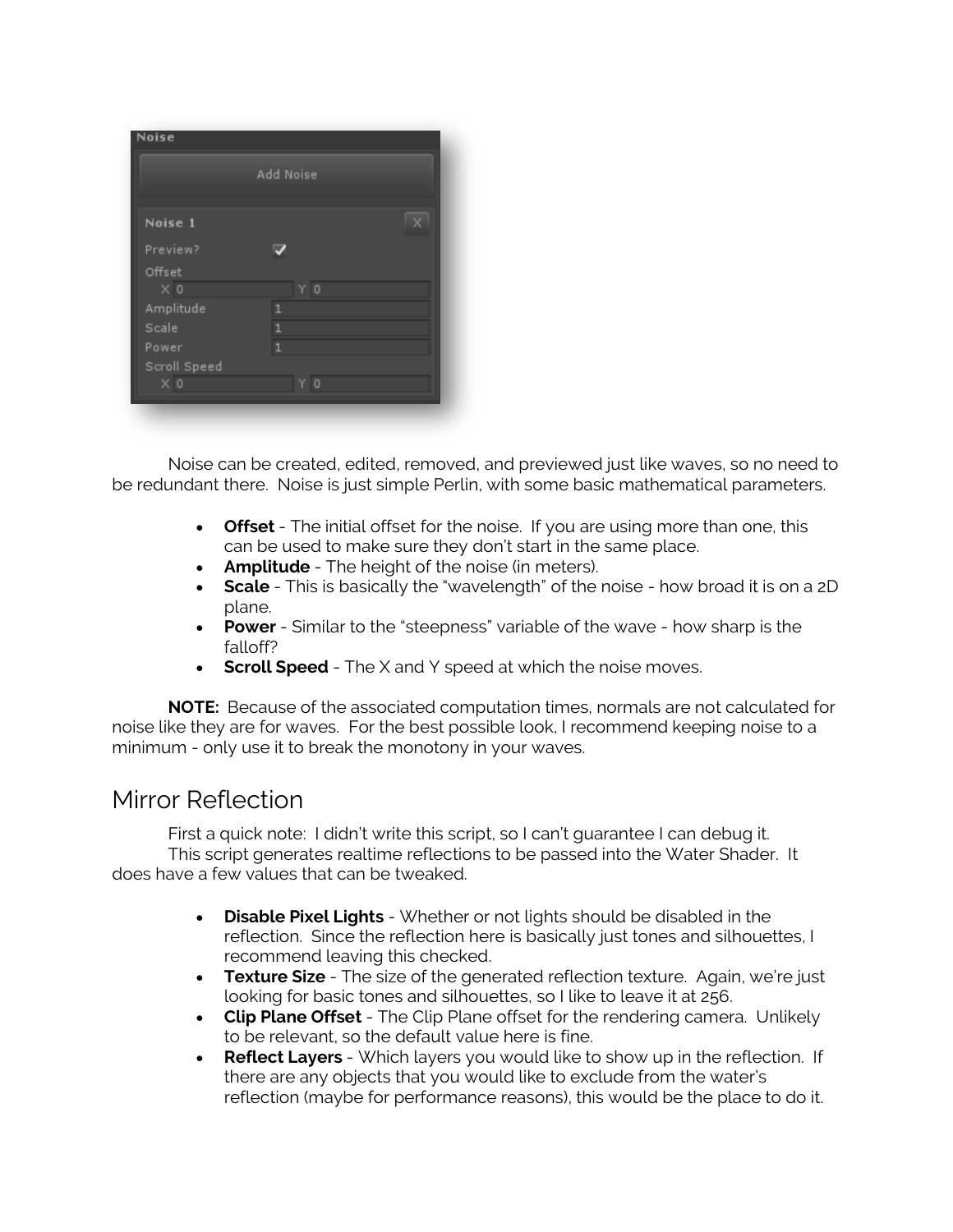## **Water Shader**

## Creating & Applying the Water Shader

When creating a new Water Shader, I highly recommend duplicating my existing one, located at "Assets / WaterSystem / Materials / Water". Most of the tedious setup is done for you, and it's much easier than starting from scratch. If you do want to make a new one, however, just create a new material and assign the "Water" shader in the dropdown.



To apply the Water Shader, just drag it on top of your water plane in the scene view, or assign it in the Mesh Renderer component.

## The Water Shader Values

The Water Shader has a lot of things going on, so I'll take a moment here to explain what they all mean.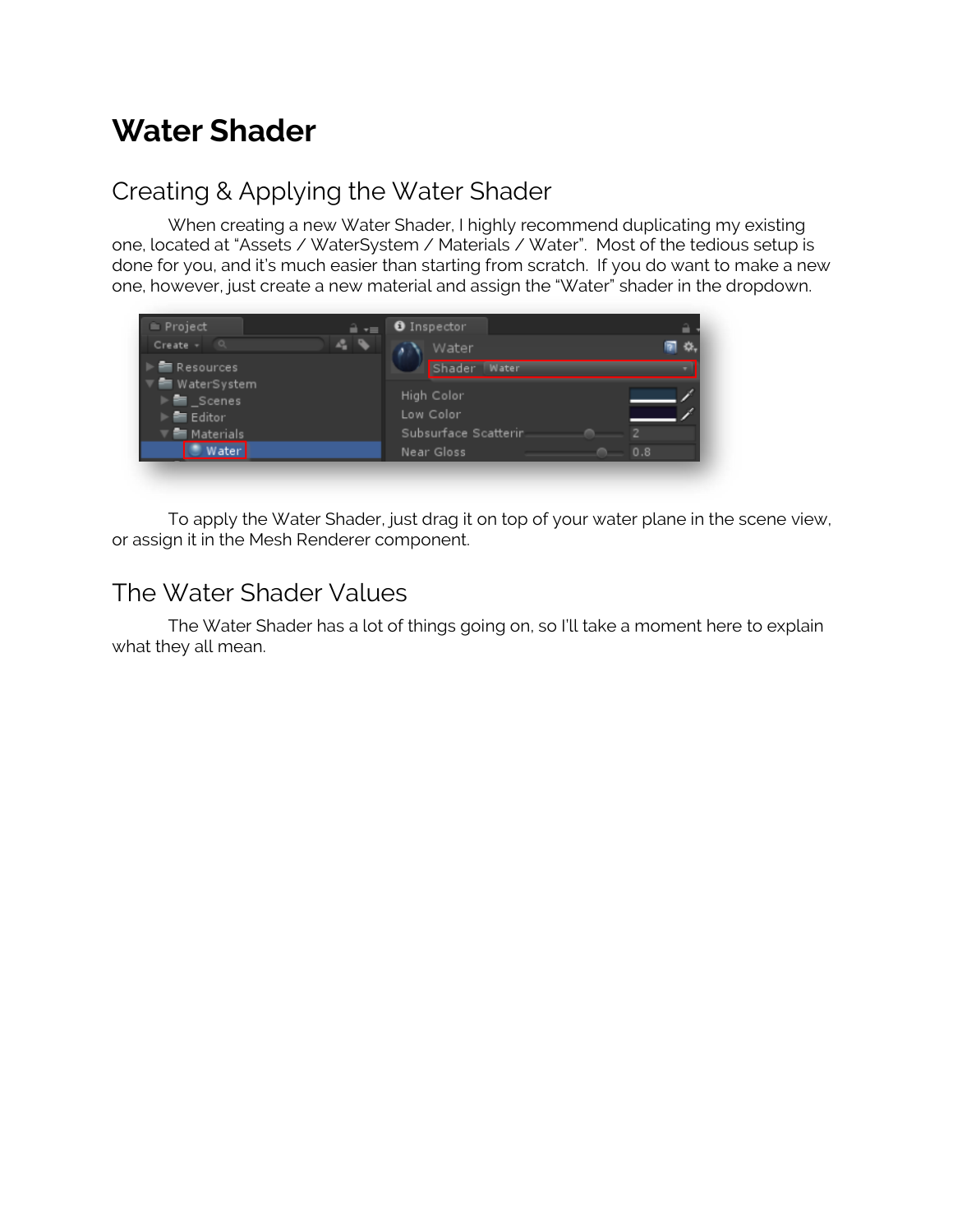| High Color                      |                |
|---------------------------------|----------------|
| Low Color                       |                |
| Subsurface Scatterir            | $\overline{2}$ |
| Near Gloss                      | 0.8            |
| Far Gloss                       | 0.7            |
| Gloss Fade Distance             | 100            |
| Tesselation Amount @.           | $\overline{c}$ |
| Depth                           | 5              |
| Reflection Intensity            | 0.5            |
| Reflection Warping              | 4              |
| Normals                         |                |
|                                 |                |
| Tiling<br>$\times 1$<br>1<br>Y. |                |
| Offset<br>$\times 0$<br>Y O     | Select         |
| Normals 1 Tiling                | 0.113          |
| Normals 2 Tiling                | 0.1679         |
| Normals 1 Speed                 | 0.05           |
| Normals 2 Speed                 | 0.09           |
| Normal Direction                |                |
| $Z - 1$<br>$X$ 0.82 Y 0.51      | W 0.24         |
| Normal Intensity                | 1              |
|                                 | 0.1            |
| Refraction Intensity            |                |
| Opacity Minimum                 | 0.28           |

## High Color & Low Color

The Water shader uses the wave height to change the diffuse color. The High Color is the color that the waves will be at their peak - the Low Color is what the diffuse color will be at the trough. If you want these to be the same, just assign the same color to each.

## Subsurface Scattering

As the name implies, how much the water scatters light. Higher values make the lighting on the water softer, but don't go higher than 2.

## Near Gloss, Far Gloss, Fade Distance

The Water shader blends gloss values depending on how far the camera is from the pixel being rendered. Near Gloss is the glossiness of a pixel directly in front of the camera, Far Gloss is the glossiness of a pixel that is (Gloss Fade Distance) meters away from the camera and beyond.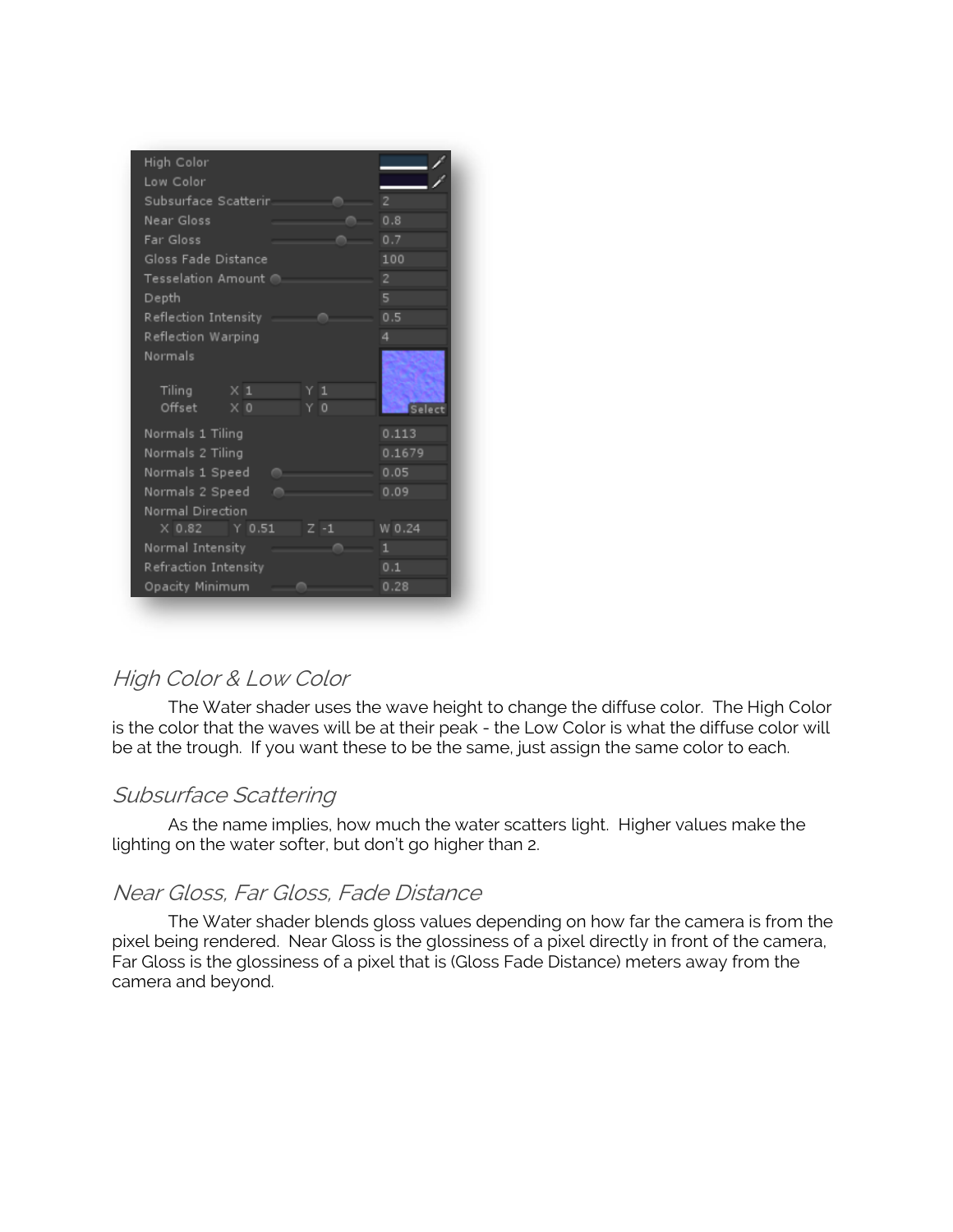

## Tessellation Amount

This value controls the phong tessellation applied to the mesh via shader. Somewhat unintuitively, the lower the amount, the more tessellated the object is.

## Depth

How far beneath the water you can see another object before the surface of the water becomes opaque.

## Reflection Intensity

This controls the intensity of realtime reflections on the surface of the water.



## Reflection Warping

The extent to which the reflection is warped by the surface normals of the water.

**Normals**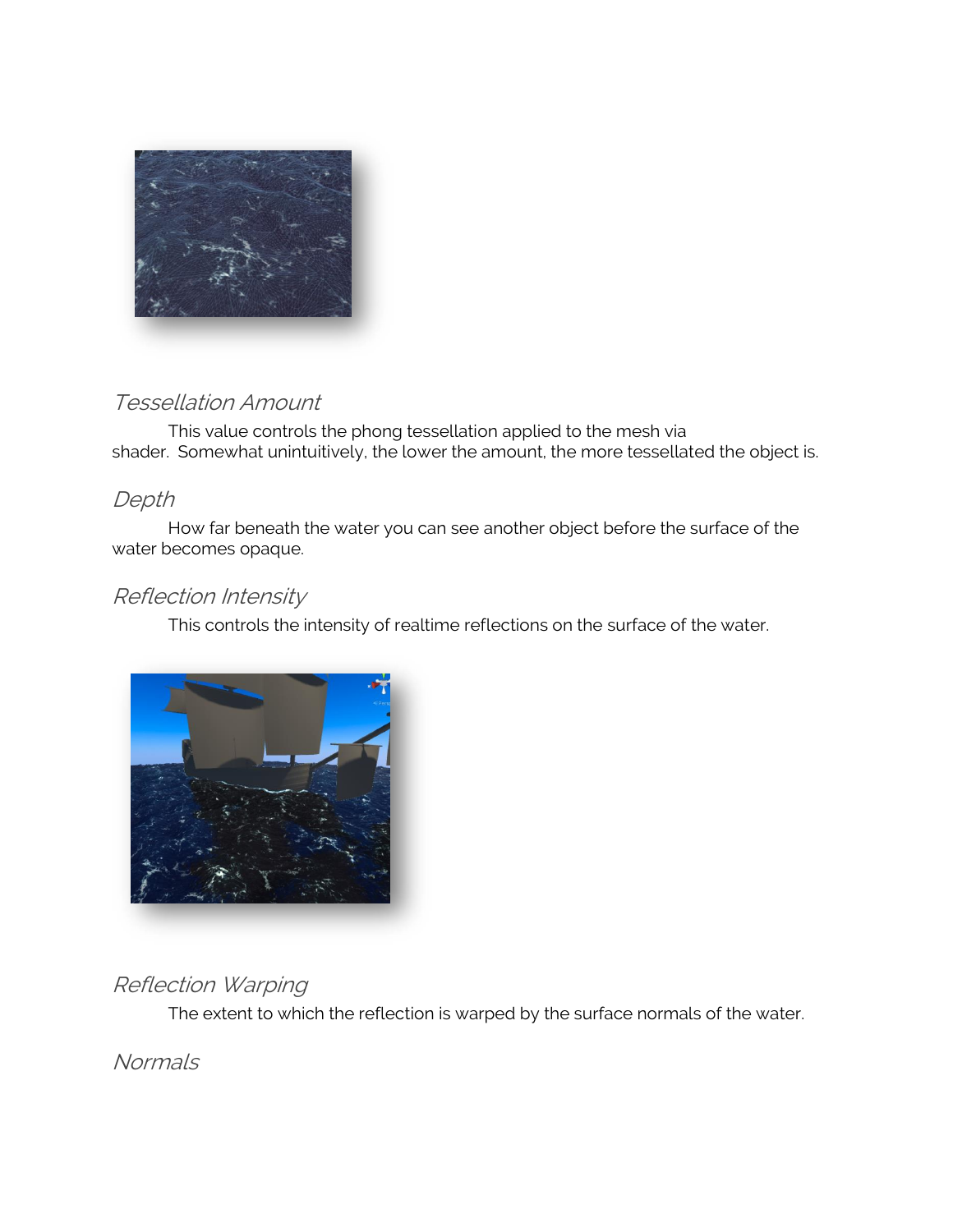The Water Shader uses two instances of the same Normal map scrolling against each other. The Normals texture option is looking for a normal map to act as the scrolling surface normals for your water.



## Normals 1 & 2 Tiling

The Tiling values for the two different samples of the normal map. A couple tips make sure the numbers aren't multiples of one another, and add as many erroneous decimal places as possible to ensure that an overlap is incredibly unlikely.

#### Normals 1 & 2 Speed

The speed at which the normal maps scroll.

#### Normal Direction

The direction information for the normal map scrolling has been trimmed into one Vector 4, so the X & Y values refer to the U & V values of the first sample, and the Z & W values refer to the U & V values of the second sample.

#### Normal Intensity

This scale the surface normal intensity of your normal maps, and ranges from 0 to 1.5. A value of 0 will only show the mesh normals as defined by the waves, and a value of 1.5 will exaggerate the surface normals from the scrolling.

#### Refraction Intensity

Objects beneath the water will be refracted based on the surface normals of the water - this field controls just how much warping is present.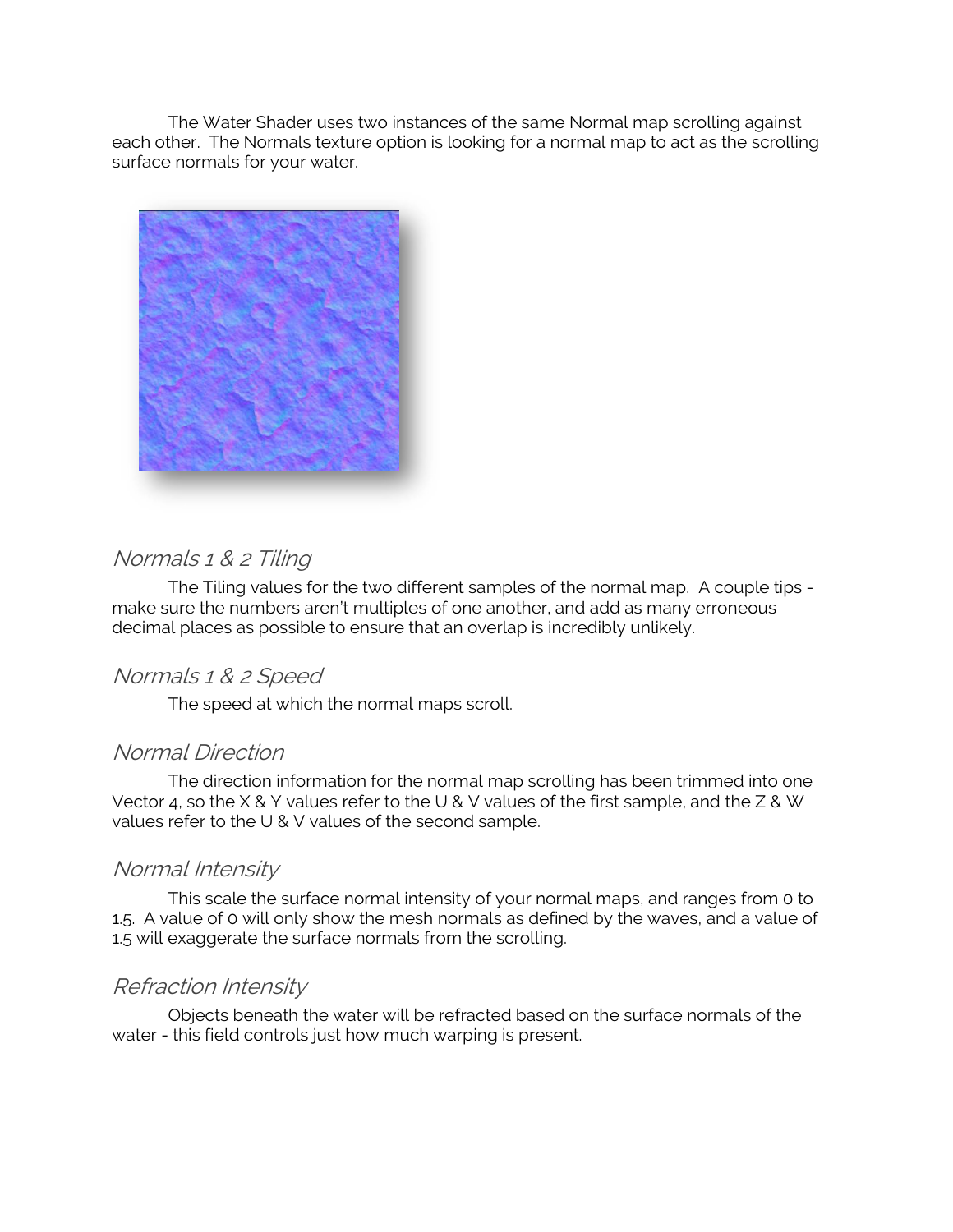

## Opacity Minimum

This is the least opaque the water will ever get. Even if there is a visible object immediately below its surface, the water shader will still draw over top of it with at least that much opacity.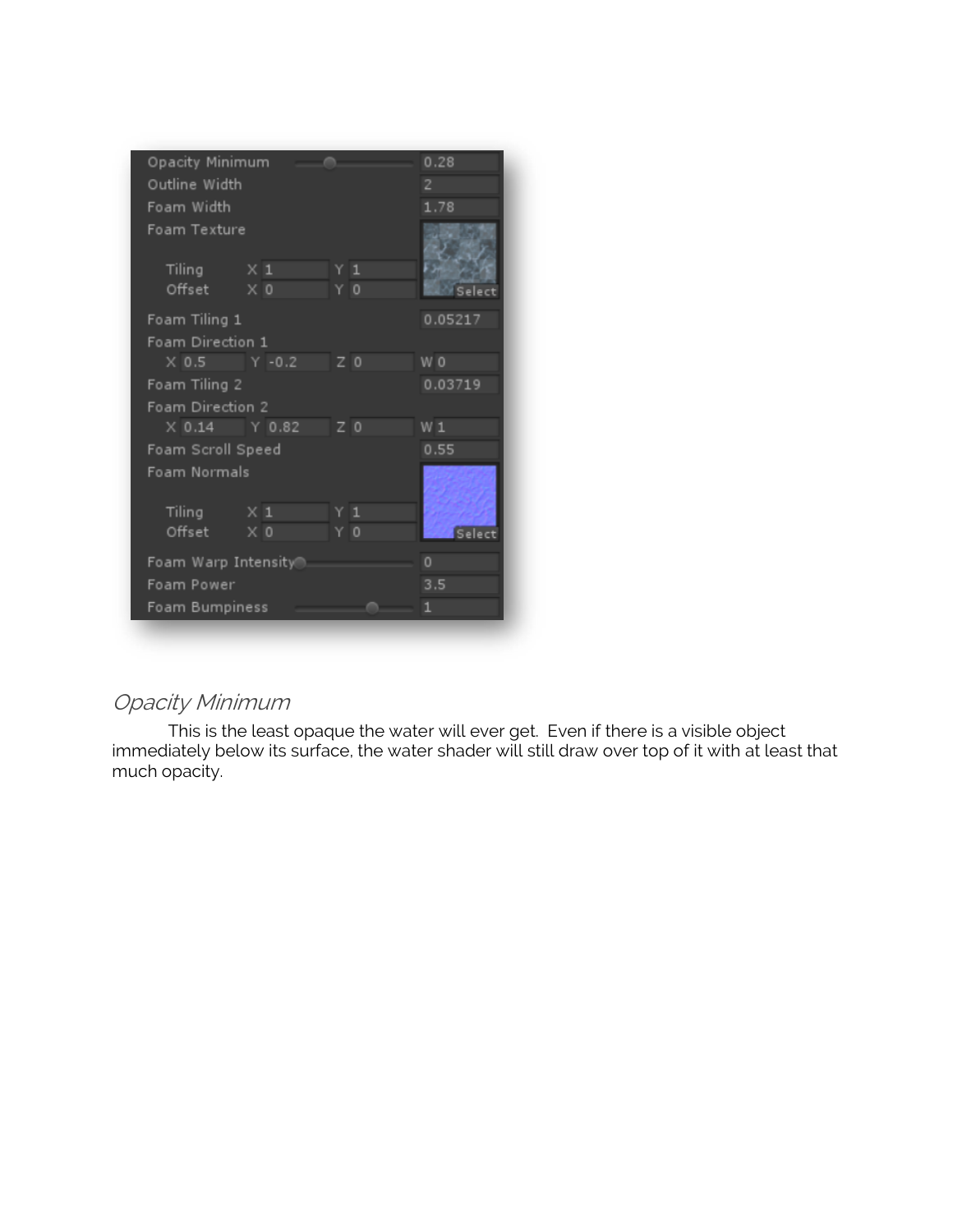## Outline Width



The Water Shader uses an outline to highlight intersection with other objects. This controls the width of that foam intersection.

## Foam Texture



This refers to a texture to be used as the foam on top of the waves. It should have an RGB diffuse texture as well as an Alpha channel that determines its opacity overlaying the water.

## Foam Tiling 1 & 2

Just like with the normals, the Foam is sampled twice and scrolled against each other to make it look more dynamic. These values, just like with the normals, control the tiling values for the individual samples.

## Foam Direction 1 & 2

Unlike with the normals, this time you have two Vectors to orient the direction of the scrolling. Disregard the Z and W values - they do nothing.

## Foam Scroll Speed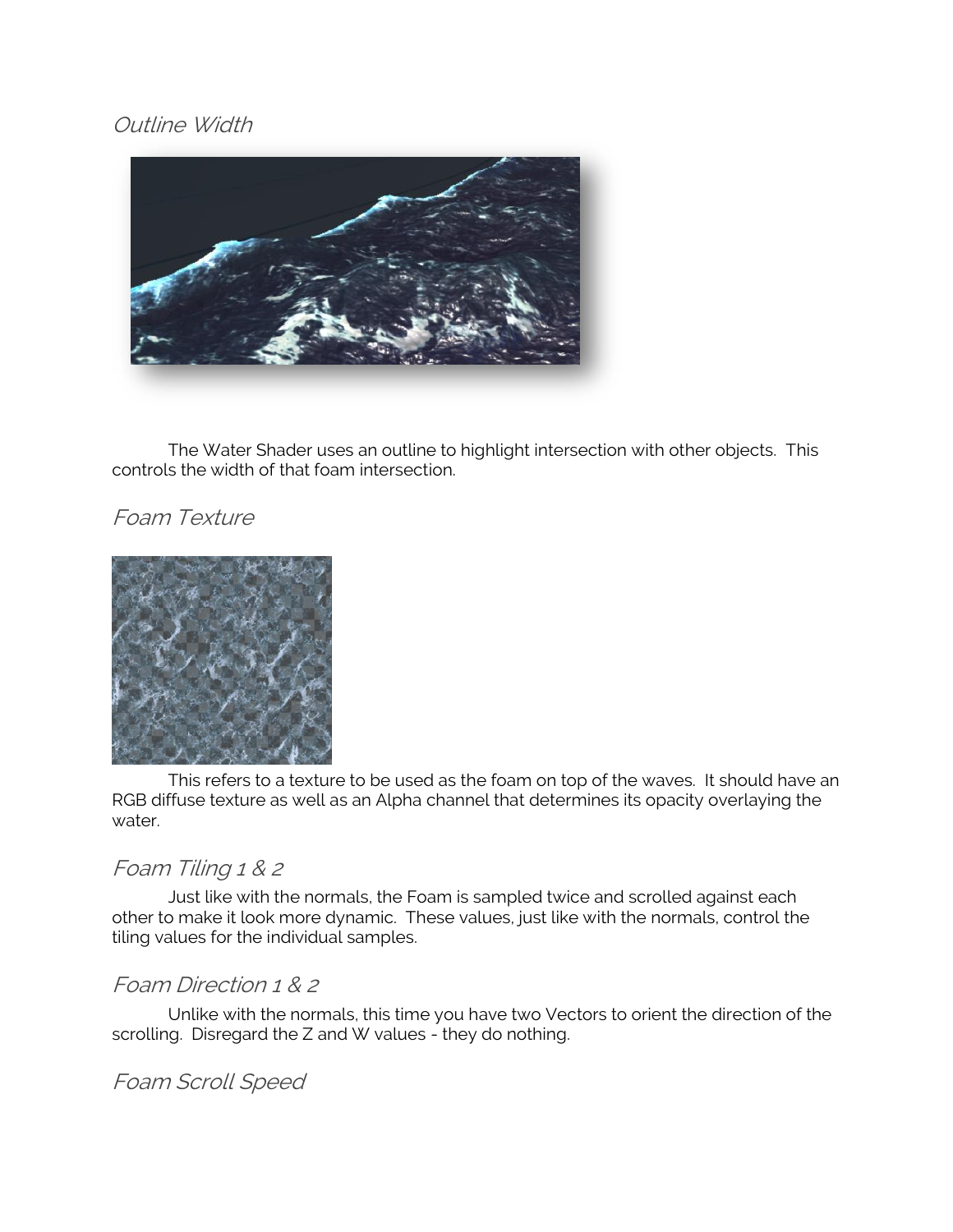Unlike with the normals, the speed value applies to the scrolling-speed of **both**  samples of the Foam texture.

### Foam Normals

This is a normal map generated for the Foam. It will be factored into the surface normal calculation to ensure that the foam looks like it has volume and doesn't adhere to the choppy water underneath it.

#### Foam Warp Intensity

This value applies a warp to the foam based on whether or not it's sloping down off a wave. Depending on the intensity of your simulation, this can be a cool effect.

#### Foam Power

This controls the sharpness of the falloff for the foam. The foam will only show up on the tops of waves by default, but you can tweak exactly how low or high the foam goes here.

#### Foam Bumpiness

Here you can control the intensity of the Foam's normal map, just like with the water surface normals.

## **Buoyancy Component**

#### What is it?

The Buoyancy Component is what you would apply to objects that you want to float in the water. Any buoyant object must have a collider and a rigidbody, otherwise it will not be simulated.

#### How does it work?

When an object with a Buoyancy component comes into contact with the water, the Water object creates a "Buoyant Force Plane" that follows the floating object and applies buoyant forces to it as it floats. In the picture below you can see the gizmos drawn for the buoyant force plane (it doesn't have a mesh renderer so you can't actually see it), as well as the hierarchy and inspector for it.